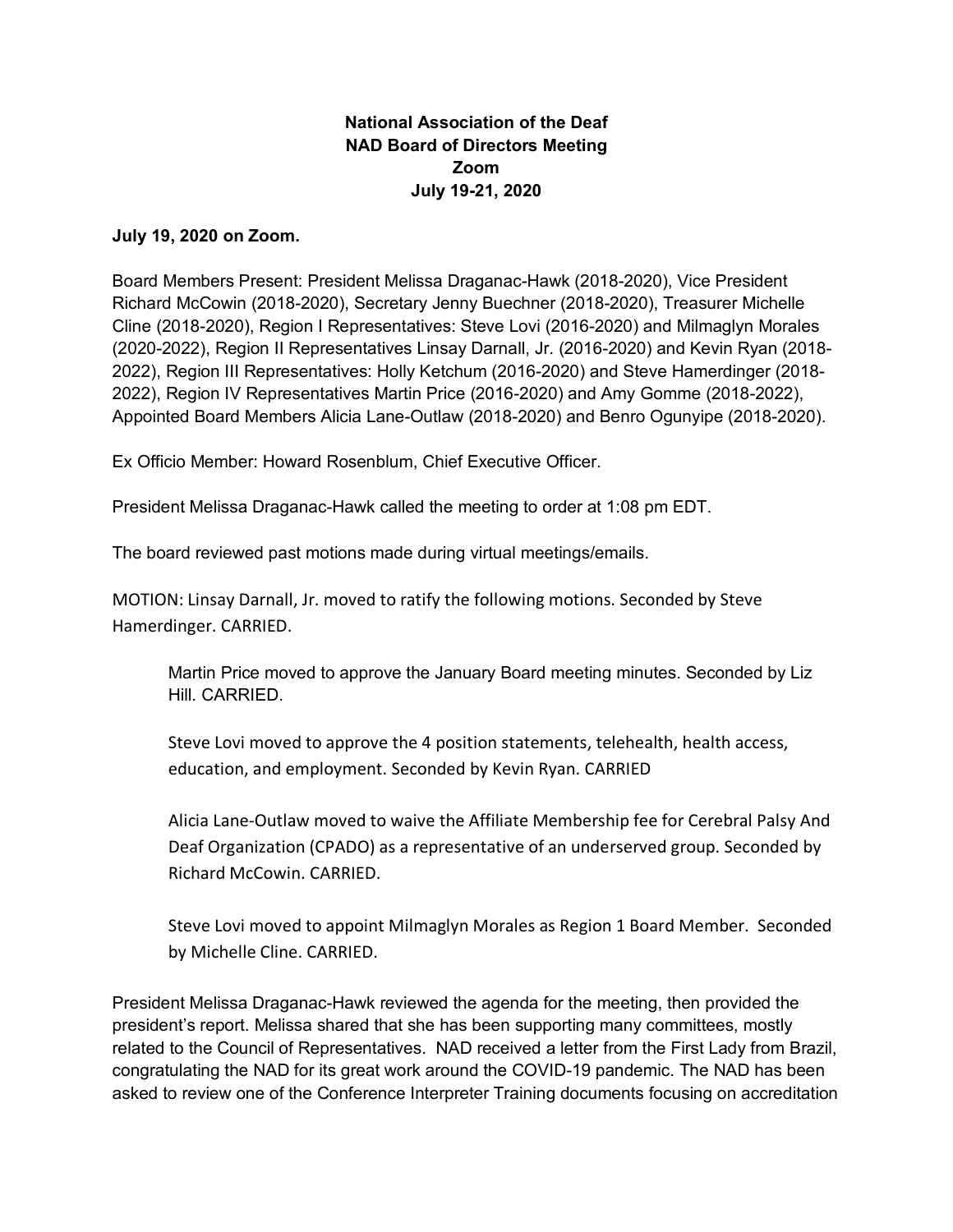of Interpreter Training/Education Programs. Have asked Brenda Schertz and Marguerite Carillo to review and provide CIT with input. Other organizations are also being asked to provide input to improve their standards.

Vice President Richard McCowin provided his report, sharing that he has been providing support to the community as a black person, and as the NAD Vice President. Will participate in a Zoom panel for the Nebraska community regarding the 30th anniversary of the Americans with Disabilities Act. Will also be involved with Family Chat hosted by National Black Deaf **Advocates** 

Secretary Jenny Buechner had no report, and asked the board to review the minutes from April board meeting for approval during this meeting.

Treasurer Michelle Cline provided a report, sharing that we need to review the budget due to the impact from the COVID-19 pandemic, and then the business continuity plan can be developed. The board will also at a later time during this meeting discuss issues regarding the endowment funds.

CEO Howard Rosenblum provided a report that has two primary focuses specifically surrounding the COVID-19 pandemic and the Black Lives Matter movement. The NAD is receiving requests to discuss policies for using masks during this pandemic from consumers, businesses, and the media. The NAD has been working on its position statement, advocacy letter in both ASL and English. The board discussed the components of the position statement, and will have the opportunity to review prior to public release.

The NAD hosted two webinars led by Tawny Holmes Hlibok about remote learning and early intervention. NDEC also hosted a virtual conference for teachers who need information and new ideas on how to move forward in a virtual classroom environment. The conference was a success.

Howard Roseblum discussed the financial situation with the NAD, which is very healthy. In addition to the loans received from the government, we recently received the remaining portion of a bequest that we were given due to the sale of a house that finally went through, but the sale did not generate as much funds as originally projected. We are also receiving funds from lawsuits and cases on which we have worked.

The board then moved on to discuss the finances of the NAD, led by Treasurer Michelle Cline. The NAD has received funds from the Payroll Protection Plan (PPP), and the Economic Injury Disaster Loan (EIDL). The PPP will be used to pay for the salary of the staff, while the EIDL will be used to help pay for the rent. The EIDL must be paid back by the next fiscal year, however it will be interest-free.

Over the years, the NAD has used the endowment investments and Real Estate Investment Trust (REIT) to pay for the rent in full. However the stock has plummeted and the dividends and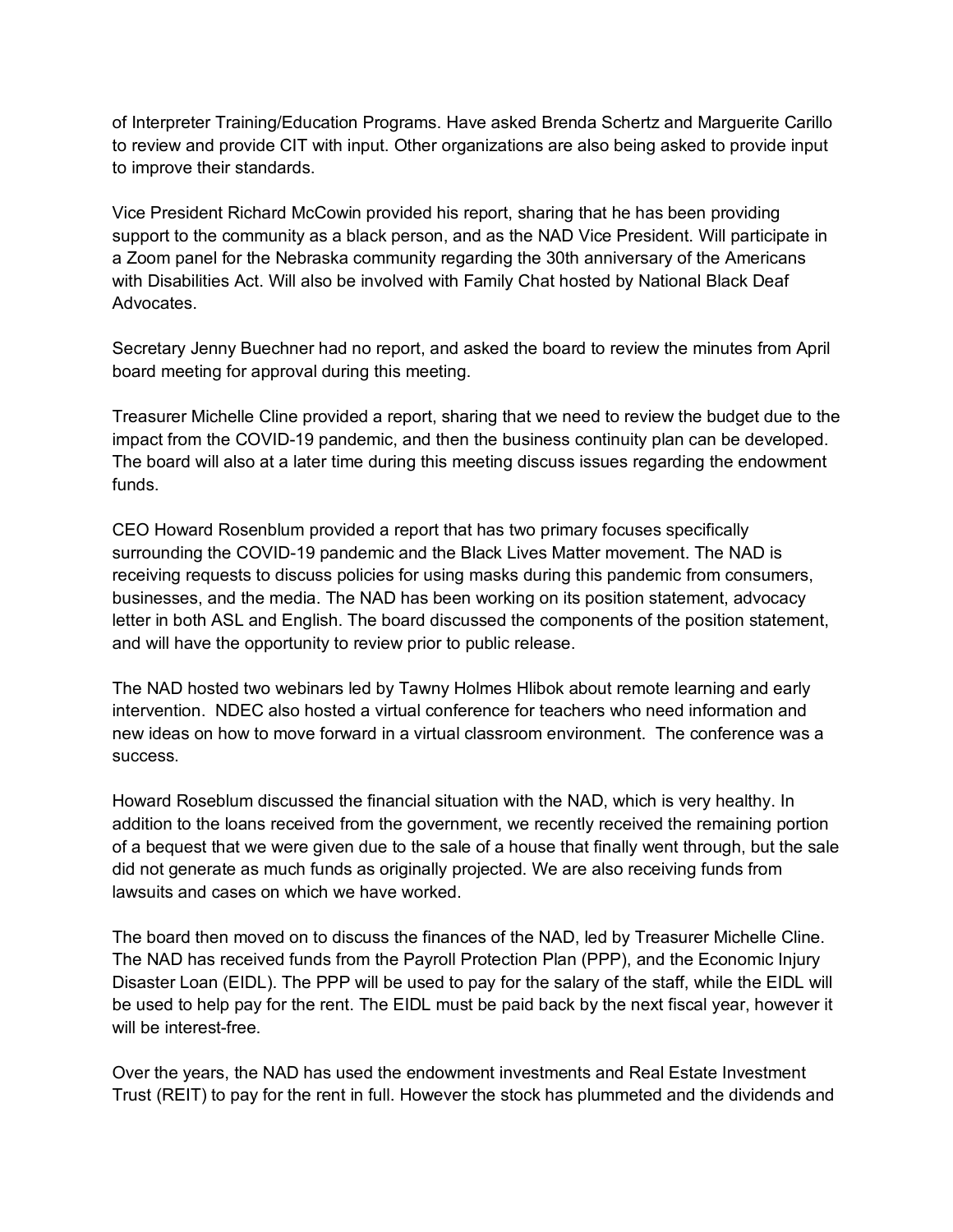interest payments do not generate enough funds to pay the rent. The board established a tripwire, if the REIT funds dipped below 3.24 million dollars, the board should revisit the funds to determine a new plan. Our financial advisor advised that we should sell the stocks in our existing alternative investment (REIT) and reinvest into our endowment investments, and hope that we will recover the monies lost in due time. The board agreed to review for a vote tomorrow on whether to authorize Howard to sell the shares in alternative investments and move them to our endowment investments.

The board then reviewed and discussed the 2020-2021 budget which has some major changes to reflect the modified expenditures and income due to the change of NAD Conference to virtual, the postponement of YLC to next year, and the postponement of launching the Interpreter Referral Agency Accreditation program. The Board agreed to review and then discuss for a vote tomorrow.

President Melissa Draganac-Hawk called for a recess at 2:59 pm EDT.

The meeting resumed at 4:01 pm EDT.

The board conducted a dialogue about racism, with facilitators Darian Burwell and Stacy Nowak.

President Melissa Draganac-Hawk called for a recess at 4:58 pm EDT.

The meeting resumed at 5:06 pm EDT.

President Melissa Draganac-Hawk called for a recess at 6:05 pm EDT.

## **July 20, 2020 on Zoom.**

Board Members Present: President Melissa Draganac-Hawk (2018-2020), Vice President Richard McCowin (2018-2020), Secretary Jenny Buechner (2018-2020), Treasurer Michelle Cline (2018-2020), Region I Representatives: Steve Lovi (2016-2020) and Milmaglyn Morales (2020-2022), Region II Representatives Linsay Darnall, Jr. (2016-2020) and Kevin Ryan (2018- 2022), Region III Representatives: Holly Ketchum (2016-2020) and Steve Hamerdinger (2018- 2022), Region IV Representatives Martin Price (2016-2020) and Amy Gomme (2018-2022), Appointed Board Members Alicia Lane-Outlaw (2018-2020) and Benro Ogunyipe (2018-2020).

Ex Officio Member: Howard Rosenblum, Chief Executive Officer.

The meeting resumed at 3:06 pm EDT.

President Melissa Draganac-Hawk shared the agenda for the day.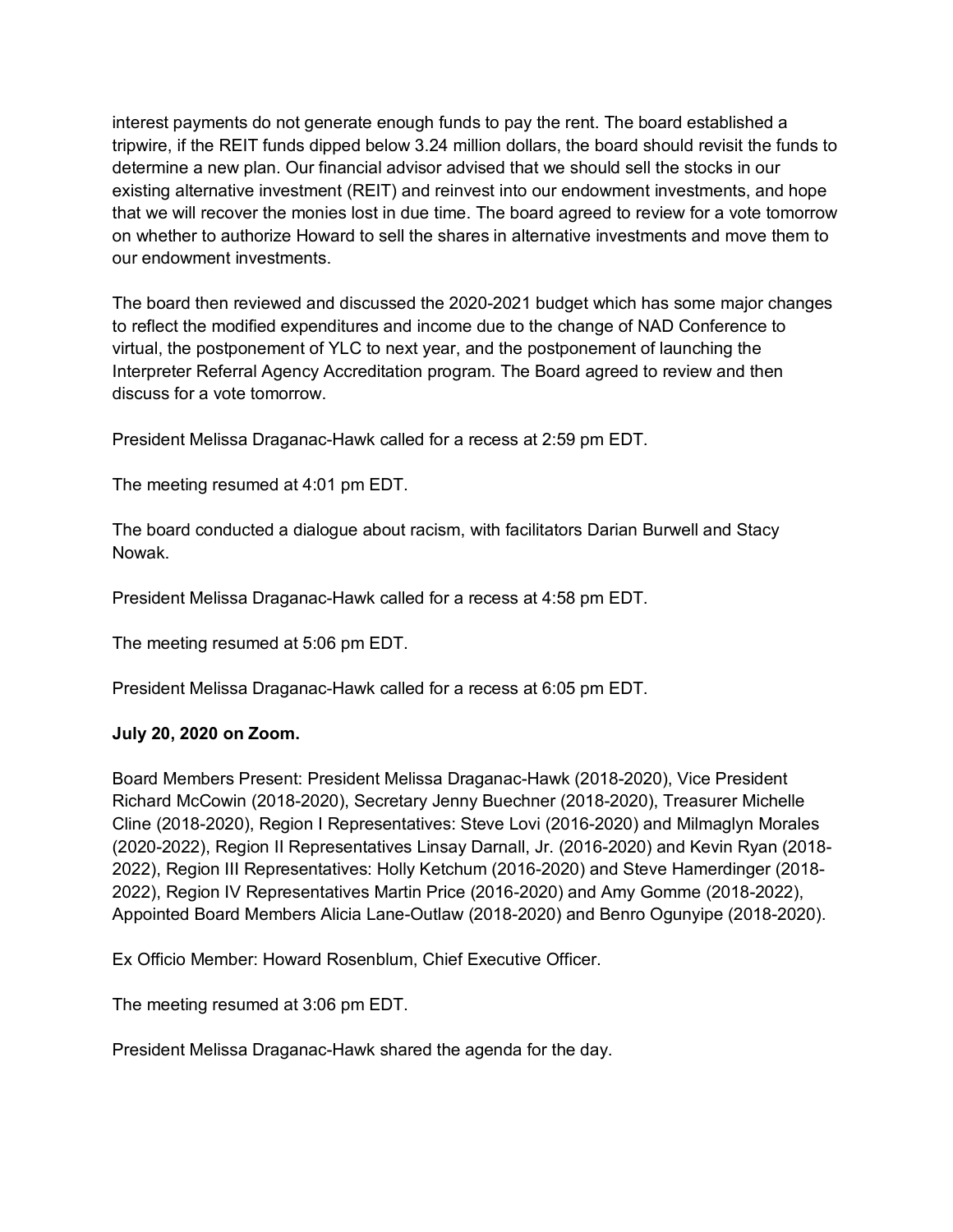MOTION: Kevin Ryan moved to approve the April meeting minutes. Seconded by Amy Gomme. CARRIED.

MOTION: RIchard McCowin moved to approve the revised 2020-2021 FY Budget. Seconded by Kevin Ryan. CARRIED.

MOTION: Jenny Buechner moved to give Howard Rosenblum, CEO of NAD authority to sell our FSC and Inland, which are alternative investments to a horizon investment based on the advice of Kramer Wealth Management. Seconded by Alicia Lane-Outlaw. CARRIED.

The board continued with its reports from Region and Appointed Board members.

Region I Board Members Milmaglyn Morales and Steve Lovi shared that Milmaglyn is getting familiar with her role and responsibilities as a Board member. They also shared about the lawsuit filed by Disability Rights of New York (DRNY) against the Governor of New York for lack of interpreters during coronavirus press briefings on broadcast television. The board also discussed the need for state associations to monitor press conferences/briefings to see if they are providing interpreters for emergency notifications including COVID-19 and other news.

Region II Board members Kevin Ryan and Linsay Darnall Jr. shared that they have had region meetings with state associations, and they are wanting to discuss topics for possible proposed priorities that was discussed at the National Leadership Training Conference (NLTC). They also shared updates on state association activities in the region.

Region III Board members Steve Hamerdinger and Holly Ketchum shared concerns about some state associations not participating in region meetings, and are not responsive, especially with the Council of Representatives (COR) coming up in October.

Region IV Board member Amy Gomme shared that the state associations have been discussing their concerns about the upcoming COR and its processes as many are not familiar with them. State associations are also discussing the Black Lives Matter movement and racism. The board discussed the possibility of creating a list of available facilitators to share with state associations who are interested in having discussions about racism within their organization and communities.

Appointed Board member Benro Ogunyipe reported that he has been reaching out to membership-based affiliate organizations to prepare them for the upcoming COR. Benro is also working on the nomination and voting process for delegate representation from the Order of Georges and Georgettes (OGG). The board also discussed the naming and concept of OGG, however the board is unable to make any changes because it requires a bylaws amendment.

Appointed Board member Alicia Lane-Outlaw did not have a report to share.

Priority Reports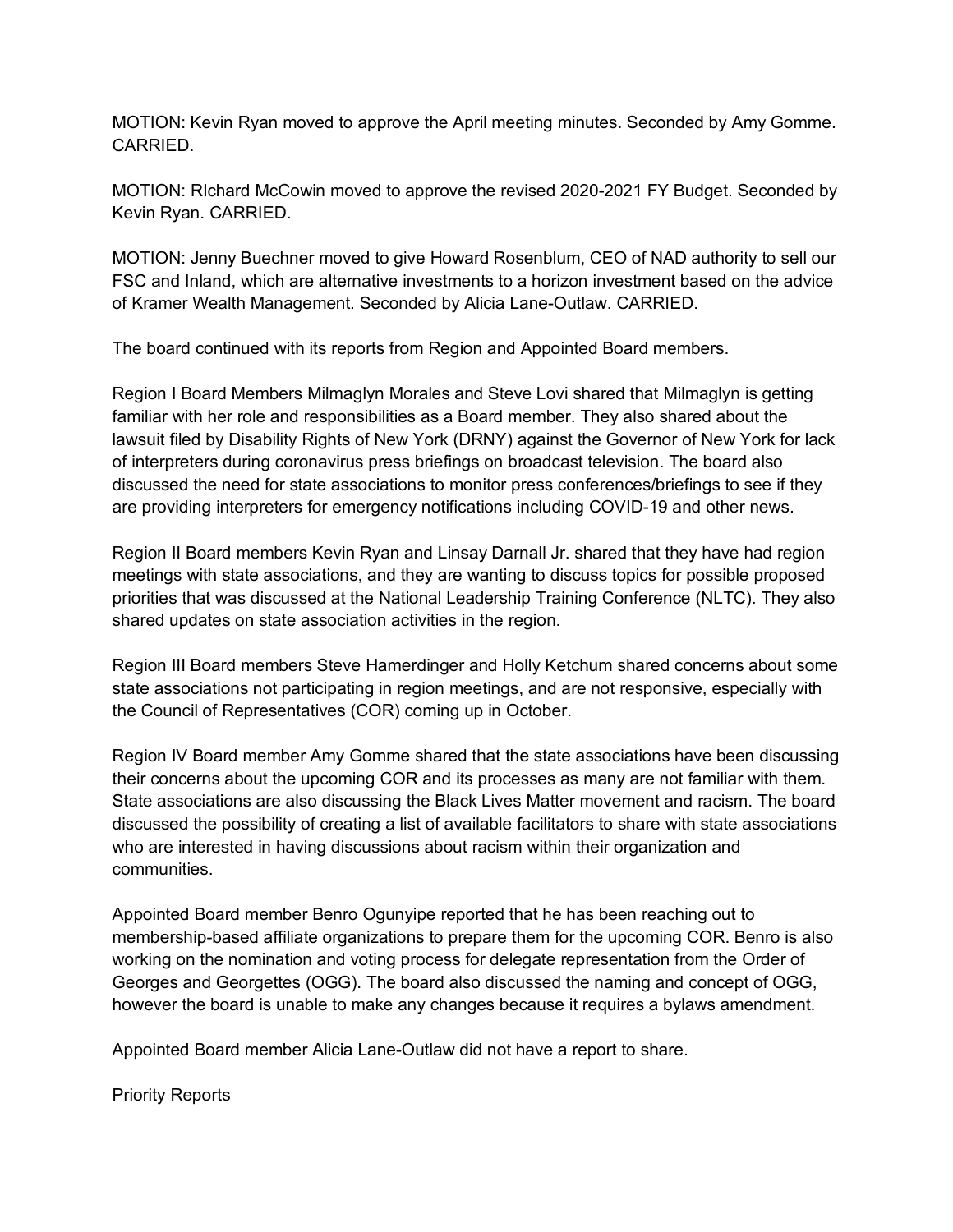## Priority: National Family Campaign.

Board Liaison Michelle Cline shared that the committee has been working on several things. First, training Education Advocates from state associations and affiliate organizations. Second, they are currently developing a new section on the NAD website to include information on identity, culture, and language with an emphasis on legal rights in acquiring ASL along with a list of resources by states for families. The NAD continues to do policy advocacy on a federal level including push for key changes with the reauthorized EHDI act of 2017 to require state grant applicants to provide both visual and spoken language resources along with Deaf mentors, introducing "Signing is Language" act with Representative Larson of Washington, and discussions are being held with the US Department of Education to discuss the issue of "Least Restrictive Environment" requirement.

Priority: Focusing on Systemic Barriers in Vocational Rehabilitation Services for the Deaf/HH. Board Liaison Holly Ketchum shared that the committee has been working with Carrie Lou from the National Deaf Center (NDC). They have a lot of information and resources available on their website that align with the goals of this priority. There is a need for data, so the NAD will conduct a survey to collect information about whether interpreters are provided, qualified, or if the counselors are deaf or not, and whether they understand the needs of deaf people. This data will be shared with the Rehabilitative Services Administration to advance our goals in improving services for the deaf.

Priority: Campaign to spotlight the oppression of Deaf people within the justice system. Howard Rosenblum shared about the law enforcement summit planning, and the goals of what we will gain from that summit. We have not been able to achieve much due to barriers in the system within law enforcement, and have developed a video report for delegates. The NAD has done some work on a policy for prisons and are currently working on developing a policy regarding parole. The board discussed the differences between HEARD and NADs work regarding the justice system. The NAD focuses on whether access was provided and can do lawsuits around that. The NAD is not qualified to do criminal defense cases for deaf people, and does not work on appeals of the verdicts of the cases. The NAD can only get involved if interpreters or other types of accomodations were not provided for the deaf in their cases.

The board discussed the position statement on use of VRI in Courts, which is currently under development to include additional details due to changes on how courts are handling cases due to the COVID-19 pandemic.

Priority: Restoring the Deaf community's confidence in the sign language interpreting profession by strengthening our partnership with the interpreters. Board Liaison Jenny Buechner shared that the Code of Professional Conduct Task Force met in-person in February and have been meeting virtually since then. The content is there in the new draft, however it needs to be reviewed and edited, which is currently happening. The next steps are to review with all 4 organization boards for input, then bring in stakeholders of other communities for their perspectives. The NAD is also working on bringing together a group of people to review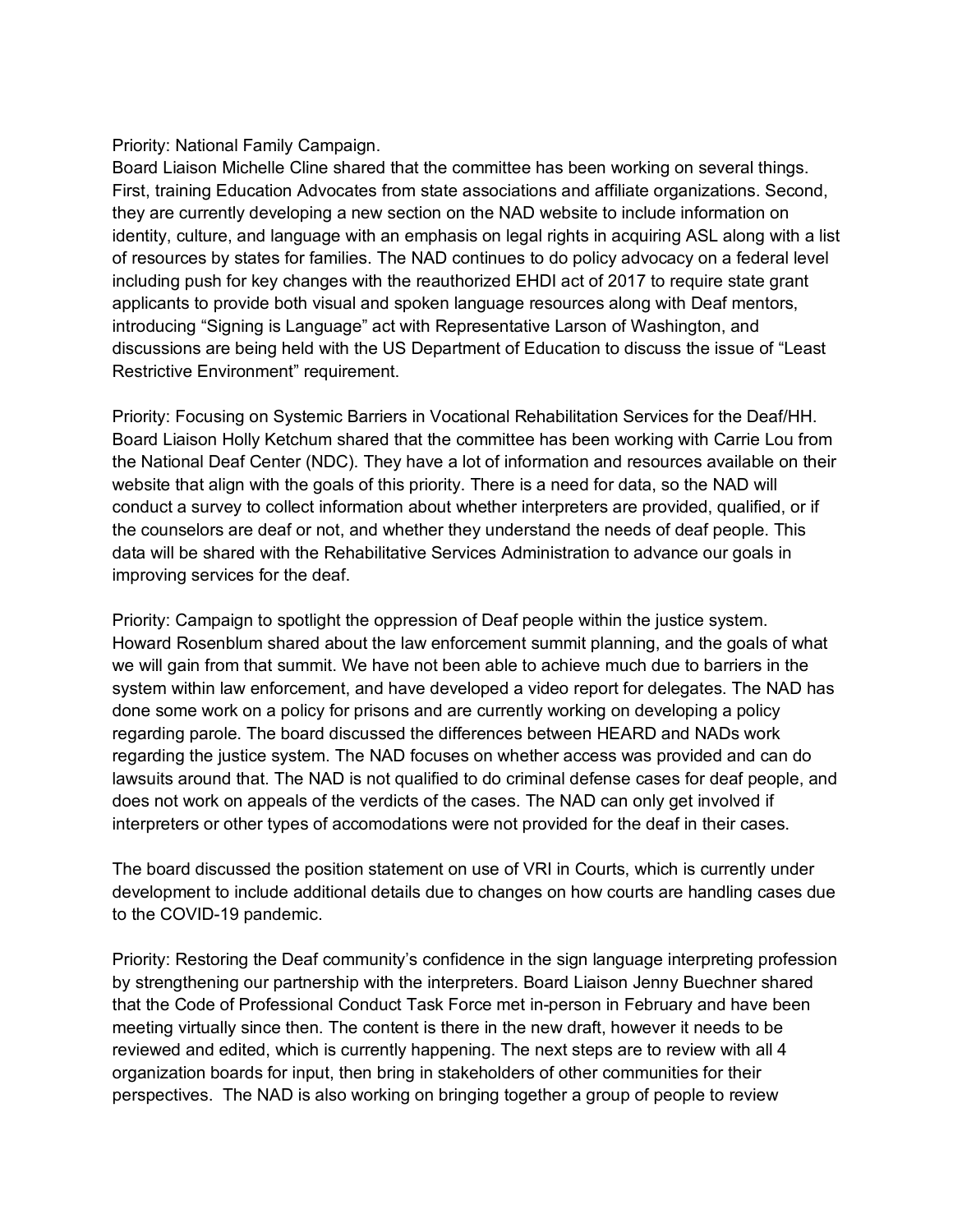Priority: Establish a Task Force with Deaf Seniors of America (DSA) on all aging-related issues. Board Liaison Martin Price shared that the Task Force is making great progress, but there is also a lot more work to be done. Poorna Kushalnagar has been collecting data for her research regarding deaf seniors, and the document will not be published until January 2021 at the earliest. The board discussed the possibility of trying to make some preliminary data available sooner than later. The Task Force has identified that there are gaps among training for nurses who work with deaf seniors, and a lack of support and resources for caregivers who are deaf. The Task Force wants to continue beyond this term, as they still have much more work to do.

President Melissa Draganac-Hawk called for a recess at 5:11 pm EDT.

The meeting resumed at 6:10 pm EDT.

The board discussed reports on the priorities for members and delegates to review prior to the Virtual Biennial Meeting in October.

Alicia Lane-Outlaw, COR Co-Chair led a discussion about how the Virtual Biennial Meeting will be held, using the Zoom platform. Some details regarding how we have handled certain aspects of the meeting in the past and how they would be done virtually were discussed, along with some possible scenarios and how they would be handled. Training opportunities will be available for delegates to take, which will be mandatory prior to participation of the COR.

Holly Ketchum, COR Co-Chair shared that approximately 10 affiliate organizations/state associations have yet to provide their membership count to determine how many delegates they can send to COR.

The board discussed concerns about how membership of affiliate organizations and state associations are counted, and what the bylaws outline, or doesn't outline.

Elections Committee Board Liaison, Steve Lovi shared that the elections committee has questions regarding guidelines for this COR as it is virtual, not in-person. The board has asked the committee to modify the guidelines for the virtual Biennial meeting.

Bylaws Committee Board Liaison Steve Hamerdinger shared that the committee has the call for proposals announced. The committee has 6 suggestions so far, mostly pertaining to the ability to host the COR virtually.

Alicia Lane-Outlaw, COR Co-Chair continued the discussion about the COR, specifically the tentative schedule of the Biennial Meeting, and the Forums.

President Melissa Draganac-Hawk called for a recess at 8:06 pm EDT.

**July 21, 2020 on Zoom.**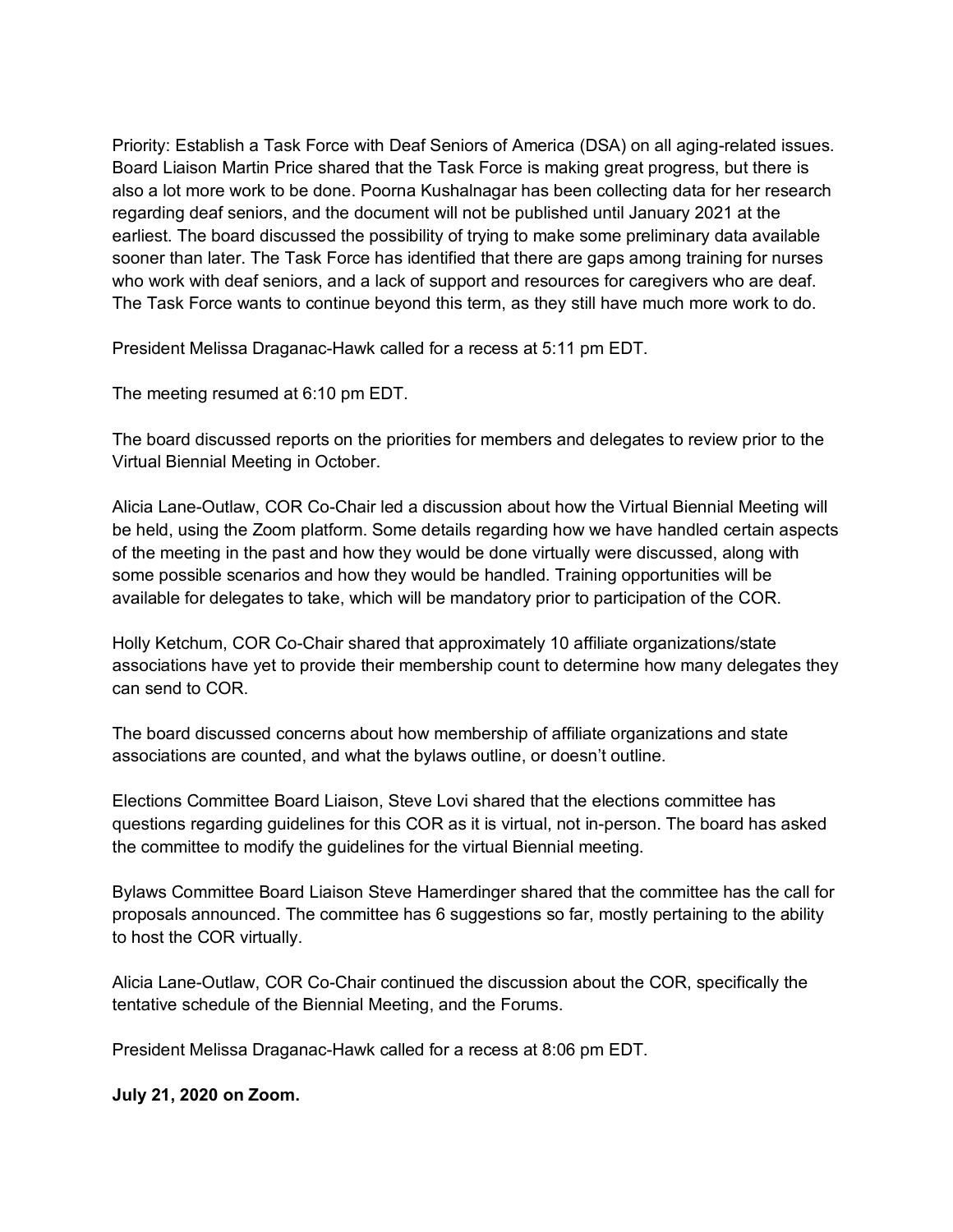Board Members Present: President Melissa Draganac-Hawk (2018-2020), Vice President Richard McCowin (2018-2020), Secretary Jenny Buechner (2018-2020), Treasurer Michelle Cline (2018-2020), Region I Representatives: Steve Lovi (2016-2020) and Milmaglyn Morales (2020-2022), Region II Representatives Linsay Darnall, Jr. (2016-2020) and Kevin Ryan (2018- 2022), Region III Representatives: Holly Ketchum (2016-2020) and Steve Hamerdinger (2018- 2022), Region IV Representatives Martin Price (2016-2020) and Amy Gomme (2018-2022), Appointed Board Members Alicia Lane-Outlaw (2018-2020) and Benro Ogunyipe (2018-2020).

Ex Officio Member: Howard Rosenblum, Chief Executive Officer.

Staff: Lizzie Sorkin, Communications Director.

The meeting resumed at 5:03 pm EDT.

President Melissa Draganac-Hawk reviewed the agenda for the evening.

The board resumed its discussion about how to handle various situations during the virtual biennial meeting in October. The board also discussed how to help train and prepare delegates for the virtual approach, including the use of the platform, as well as procedures for the meetings.

Diversity Strategy Team (DST) Board Liaison Amy Gomme shared a report on what the strategy team has done to support the Board in regards to the Black Lives Matter movement. The DST provided some questions for the board to discuss, with two facilitators. Amy Gomme led the discussion about NAD and the Black Lives Matter movement. The Board discussed several things that we have done but need to improve upon, what we can do now to recognize and demonstrate the disparities experienced by Black, Indigenous, and People of Color (BIPOC) with what we're already doing, and recognized the need to discuss what our long term plan is for eradicating racism within the NAD.

Alicia Lane-Outlaw reported that the NAD Strategic Plan is currently on hold, and the workgroup will convene to discuss how we will wrap up the Vision 2020, and present the new plan for beyond.

Howard Rosenblum shared updates on the Interpreter Referral Agency Accreditation program, which has been put on hold due to coronavirus and will be released at a later time.

CDI Task Force Board Liaison Kevin Ryan reported that there has been no action to date.

Howard Rosenblum shared that the NAD is working with National Deaf Interpreters (NDI) to develop an online directory of deaf interpreters who are able to do remote work as well as videos of ASL translations. The goal is to also identify and bring on more BIPOC deaf interpreters to have opportunities to do work. The board is in support of this online directory.